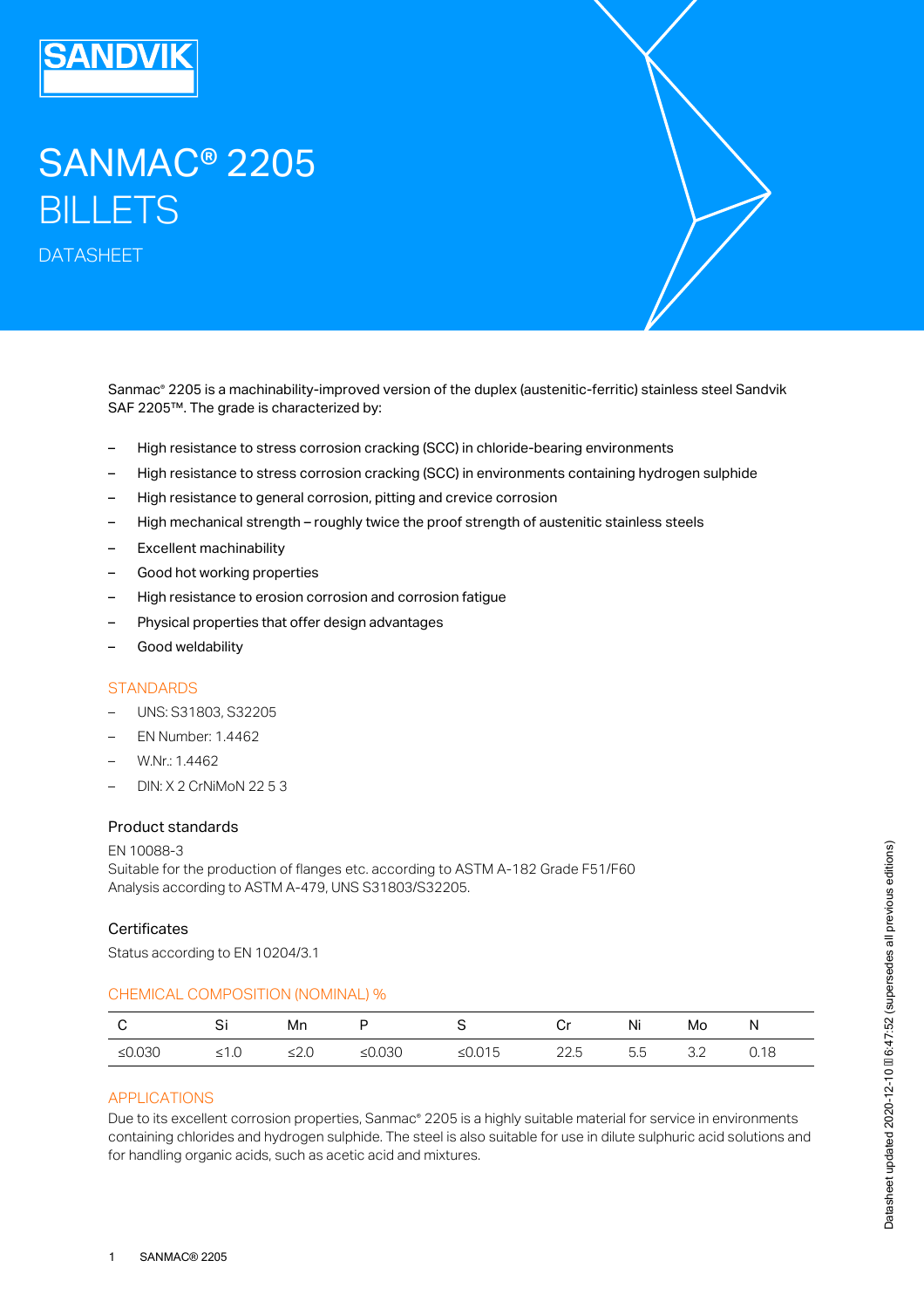The high strength of Sanmac® 2205 makes the material an attractive alternative to the austenitic steels in structures subjected to heavy loads.

The good mechanical and corrosion properties make Sanmac® 2205 an economical choice in many applications, by reducing the life cycle cost of equipment.

The good machining properties make Sanmac® 2205 a superior alternative to standard Sandvik SAF 2205™ and other duplex grades, for applications subjected to all types of machining, by extending tool life and creating opportunities for increased productivity.

| Industrial categories  | Typical applications |
|------------------------|----------------------|
| Chemical industry      | Flanges              |
| Refineries             | Valves               |
| Petrochemical industry | Fittings             |
| Oil & gas industry     | Couplings            |
|                        | Rings                |
|                        | <b>Shafts</b>        |
|                        | Forgings             |
|                        | <b>Discs</b>         |

## CORROSION RESISTANCE

#### General corrosion

In most media, Sanmac® 2205 possesses better resistance to general corrosion than steel types ASTM 316L and 317L. Impurities that increase corrosivity are often present in acid process solutions. If there is a risk of active corrosion, higher alloyed austenitic stainless steels should be chosen, e.g. Sandvik 2RK65™ or Sanicro® 28.

#### Pitting and crevice corrosion

The pitting and crevice corrosion resistance of a steel is determined primarily by its chromium and molybdenum contents, but also by its nitrogen content, inclusion composition and inclusion content. A parameter for comparing the resistance of different steels to pitting is the PRE number (Pitting Resistance Equivalent).

The PRE is defined as, in weight -%: PRE = % Cr +  $3.3 \times$  % Mo + 16 x % N The PRE numbers for Sanmac® 2205 and other materials are given in the following table.

| Alloy       | % Cr | % Mo | % N                      | <b>PRE</b> |
|-------------|------|------|--------------------------|------------|
| Sanmac 2205 | 22   | 3.2  | 0.18                     | >35        |
| Alloy 825   | 21.5 | 3.0  | -                        | 31         |
| ASTM 317L   | 18   | 3.5  | -                        | 30         |
| ASTM 316L   | 17   | 22   | $\overline{\phantom{a}}$ | 24         |

The ranking given by the PRE number has been confirmed in laboratory tests. This ranking can generally be used to predict the performance of an alloy in chloride-containing environments. Laboratory determinations of critical temperature, for initiation of pitting (CPT) at different chloride contents are shown in fig. 4. The testing conditions chosen have yielded results that agree well with practical experience. Thus, Sanmac® 2205 can be used at considerably higher temperatures and chloride contents than ASTM 304 and ASTM 316, without pitting occurring. Sanmac® 2205 is, therefore, far more serviceable in chloride-bearing environments than standard austenitic steels.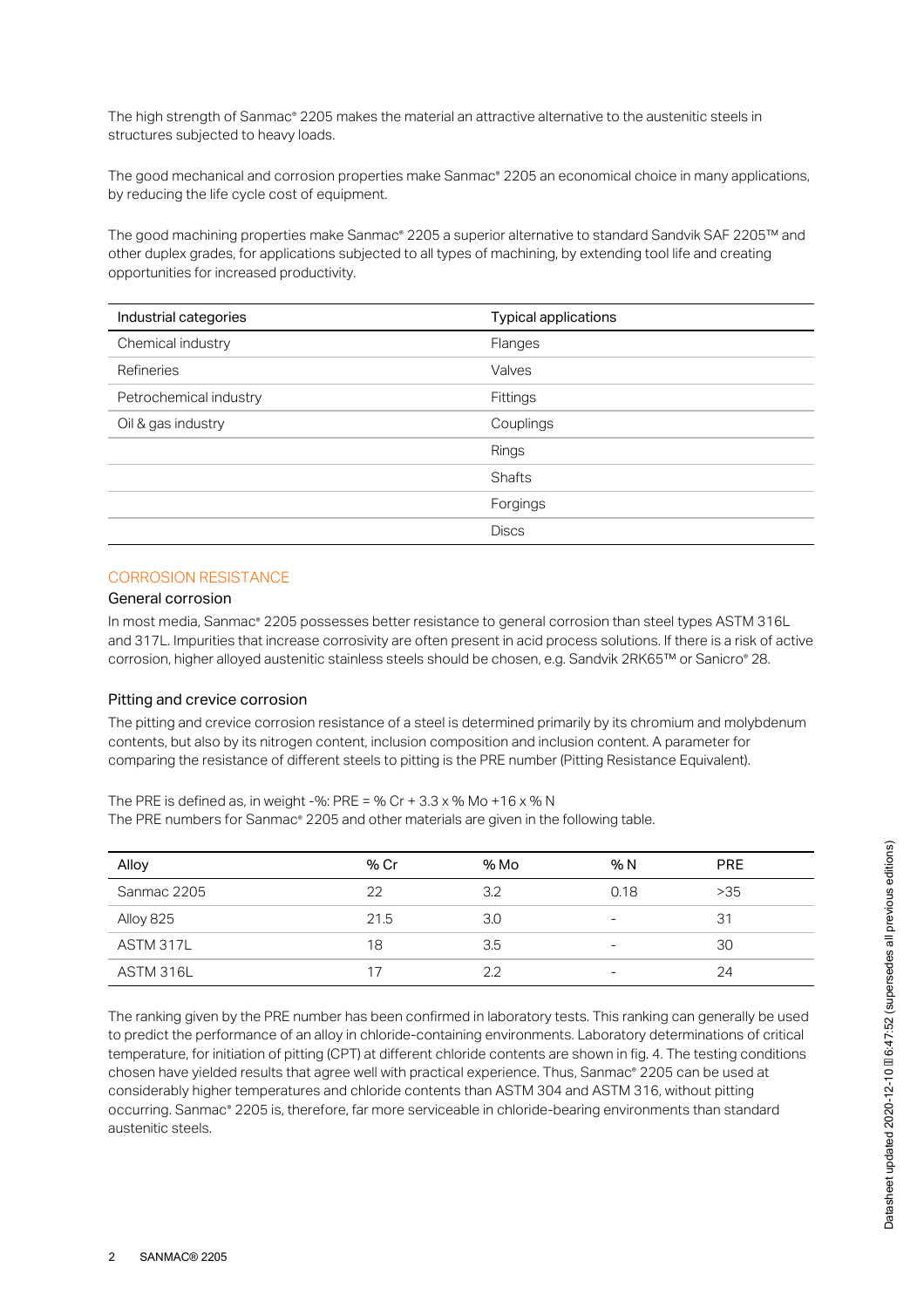

Figure 4. Critical pitting temperatures (CPT) for Sanmac SAF 2205, AISI 304 and AISI 316 at varying concentrations of sodium chloride (potentiostatic determination at +300 mV SCE), pH 6.0.\*

#### Stress corrosion cracking

The standard austenitic steels of the ASTM 304L and ASTM 316L types are prone to stress corrosion cracking (SCC) in chloride-bearing solutions at temperatures above 60°C (140°F). Duplex stainless steels are far less prone to this type of corrosion. Laboratory tests have shown the good resistance to stress corrosion cracking of Sanmac® 2205. Results from these tests are presented in fig. 5. The diagram indicates the temperature-chloride range, within which Sanmac® 2205 and the standard steels ASTM 304L and ASTM 316L can be used without risk of stress corrosion cracking.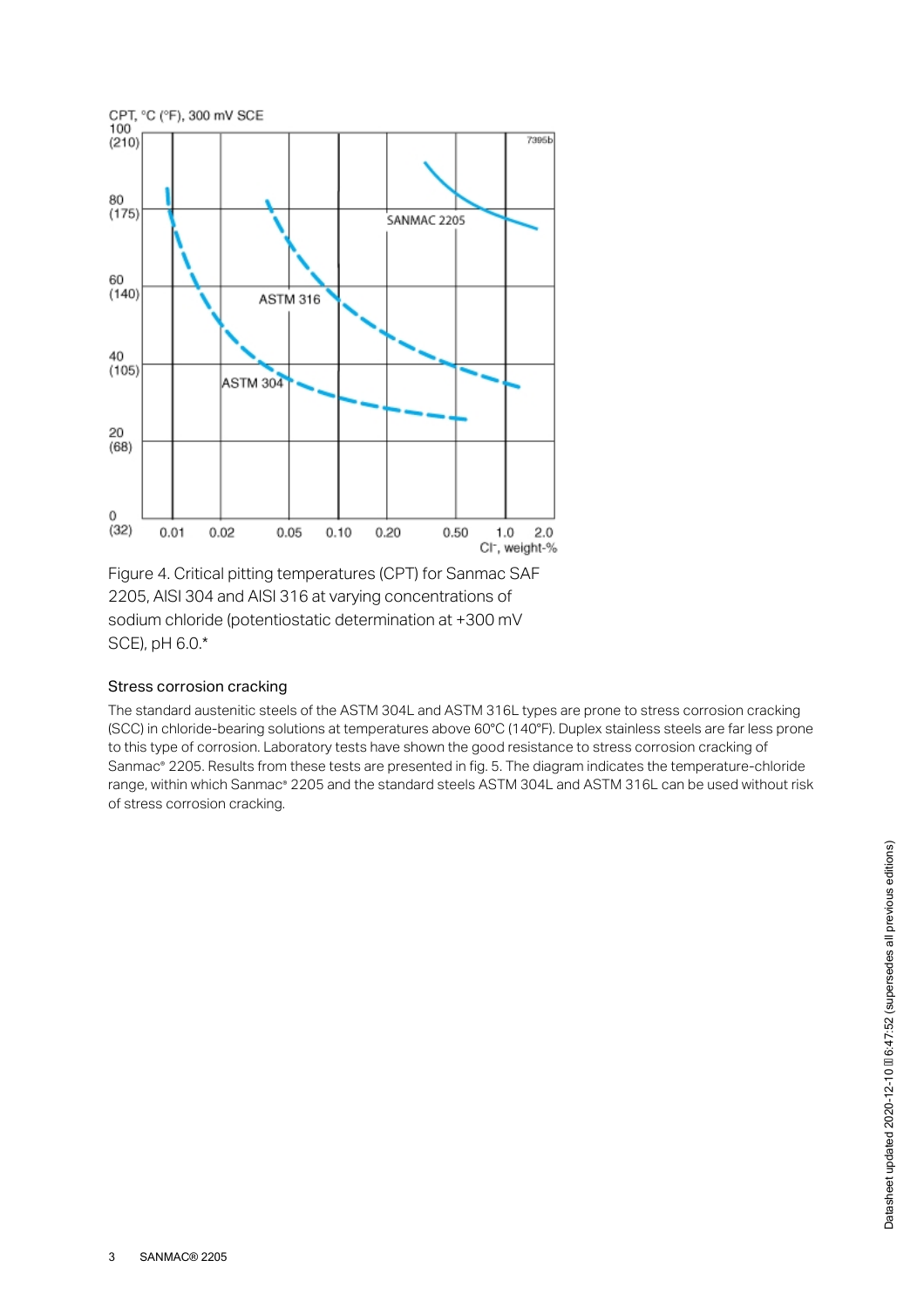

#### Intergranular corrosion

Sanmac® 2205 is a member of the family of modern duplex stainless steels, whose chemical composition is balanced in such a way that the reformation of austenite in the heat affected zone, adjacent to the weld, takes place quickly. This results in a microstructure that gives corrosion properties and toughness roughly equal to that of the parent metal. Therefore, Sanmac® 2205 easily passes intergranular corrosion testing, according to ASTM A262 Practice E (Strauss' test).

#### Erosion corrosion

Steels of the ASTM 316 type are attacked by erosion corrosion if exposed to flowing media containing highly abrasive solid particles, e.g. sand, or to media with very high flow velocities. Because of its combination of high hardness and good corrosion resistance, Sanmac® 2205 displays very good resistance under such conditions.

#### Corrosion fatigue

Sanmac® 2205 possesses higher strength and better corrosion resistance than ordinary austenitic stainless steels. It, therefore, also possesses better fatigue strength under corrosive conditions than such steels.

\* The information in the graphs above originate from the material datasheet for Sandvik SAF 2205™ seamless tube and pipe. For further information regarding corrosion resistance of Sanmac® 2205 please refer to this datasheet. The data should be considered in the knowledge that it may not be applicable for thick sections such as forgings.

#### FORMS OF SUPPLY

#### Sizes and tolerances

Round-cornered square, as well as round billets, are produced in a wide range of sizes according to the following tables. Larger sizes offered on request.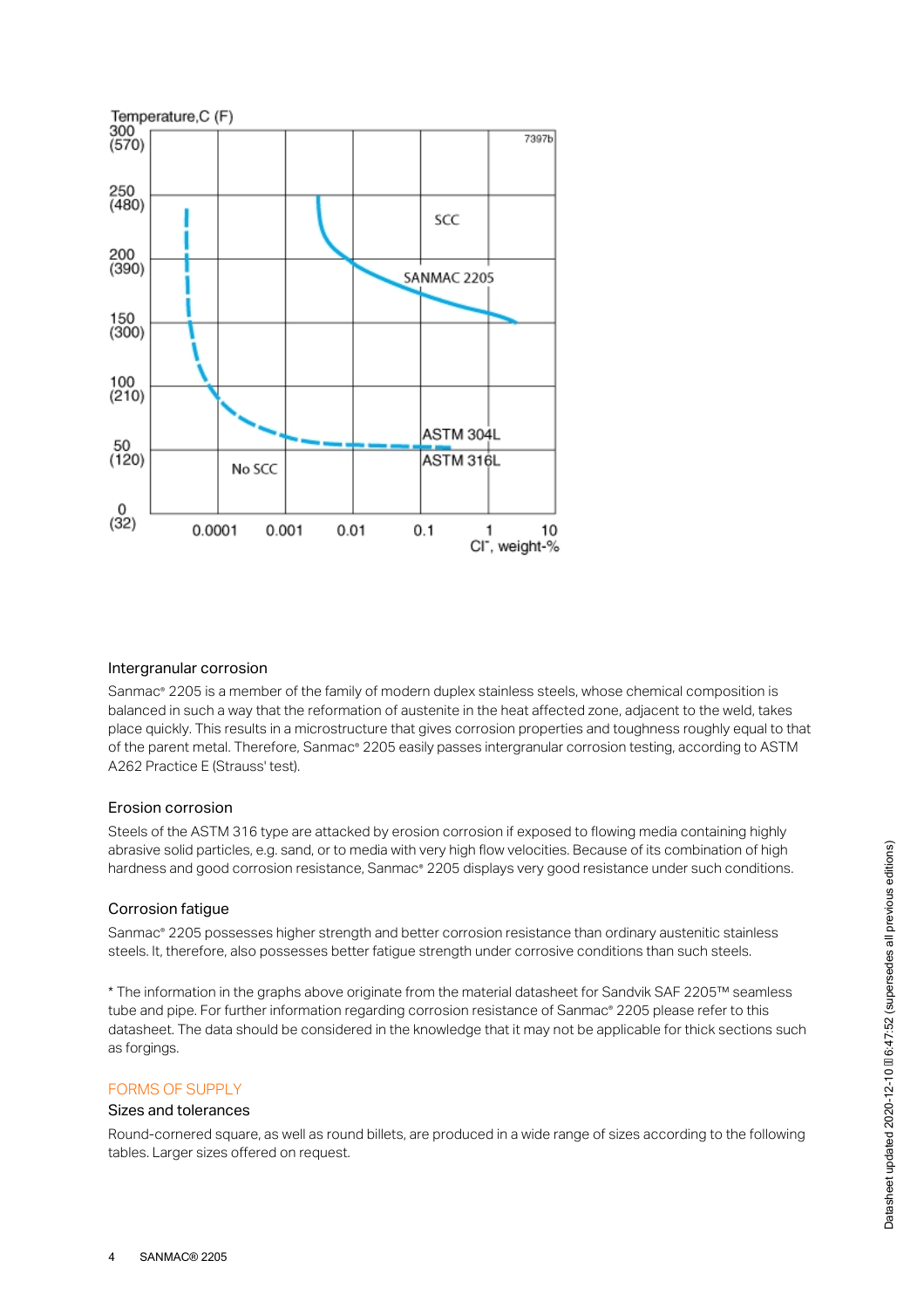# Surface conditions

#### Square billets

Unground, spot ground or fully ground condition.

# Round billets

Peel turned or black condition.

## Square billets

| Size                    | Tolerance | Length    |
|-------------------------|-----------|-----------|
| mm                      | mm        | m         |
| 80                      | $+/-2$    | $4 - 6.3$ |
| 100, 114, 126, 140, 150 | $+/-3$    | $4 - 6.3$ |
| 160, 180, 195, 200      | $+/-4$    | $4 - 6.3$ |
| $>200 - 350$            | $+/-5$    | $3 - 5.3$ |

Sizes and tolerances apply to the rolled/forged condition.

## Peel turned round billets

| Size                     | Tolerance | Length  |
|--------------------------|-----------|---------|
| mm                       | mm        | m       |
| 75 - 200 (5 mm interval) | $+/-1$    | max 10  |
| >200 - 450               | $+/-3$    | $3 - 8$ |

# Unground round billets

| Size                     | Tolerance | Length |
|--------------------------|-----------|--------|
| mm                       | mm        | m      |
| 77 - 112 (5 mm interval) | $+/-2$    | max 10 |
| 124, 134                 | $+/-2$    | max 10 |
| 127, 147, 157            | $+/-2$    | max 10 |
| 142, 152, 163            | $+/-2$    | max 10 |
| 168, 178, 188            | $+/-2$    | max 10 |
| 183, 193                 | $+/-2$    | max 10 |

Other product forms for Sandvik SAF 2205™ and Sanmac® 2205:

- $-$  Bar and hollow bar (Sanmac<sup>®</sup>)
- Seamless tube and pipe
- Welded tube and pipe
- Fittings and flanges

# HEAT TREATMENT

Sanmac® 2205 billets are normally delivered in the hot worked and air cooled condition, but can be solution annealed and quenched when required. If additional heat treatment is needed after further processing, the following is recommended:

Solution annealing at 1020 – 1100°C (1870 – 2010°F), followed by quenching in water.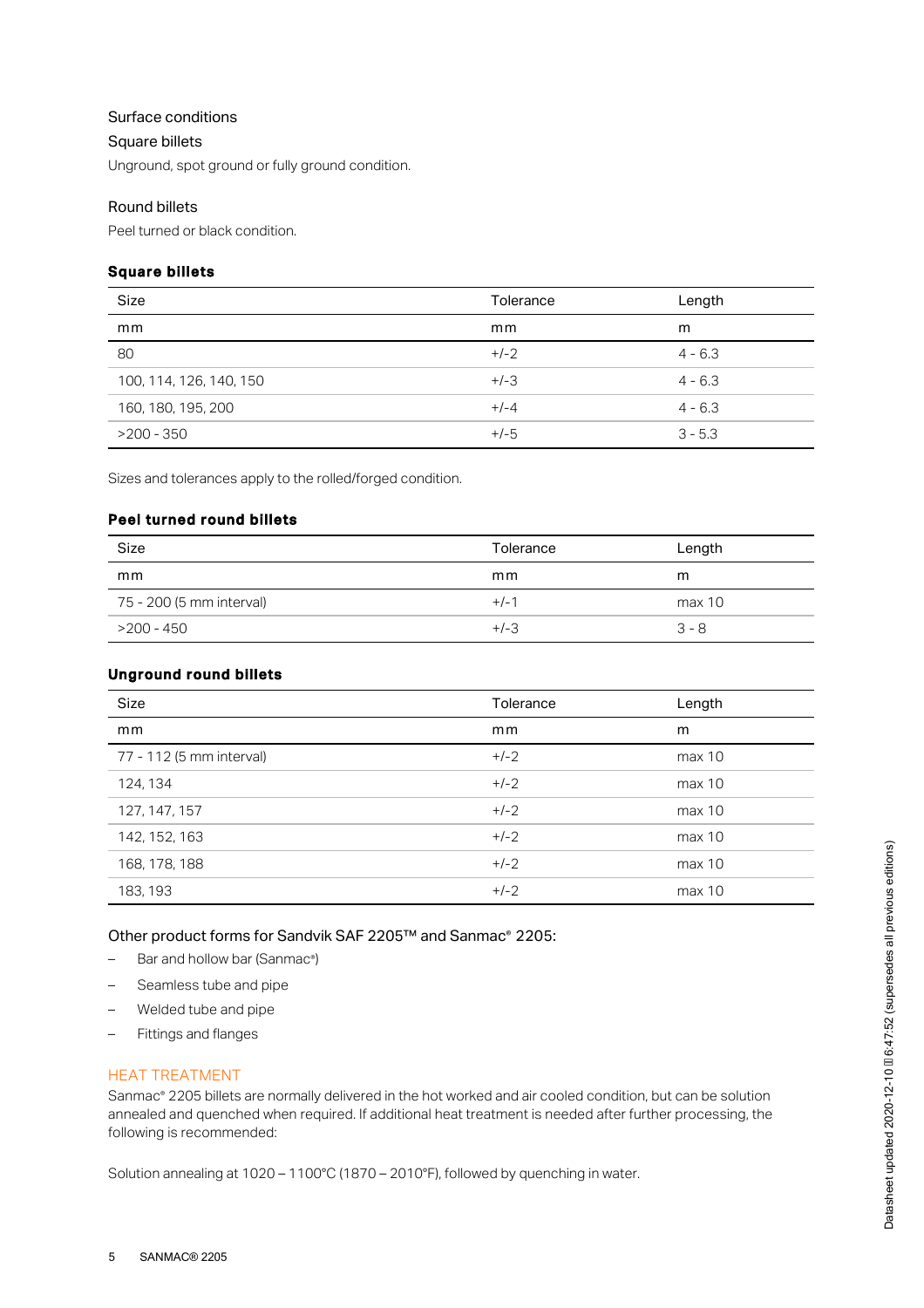Stress relief heat treatment at  $350^{\circ}$ C (660  $\circ$ F) for 5h followed by air cooling

# MECHANICAL PROPERTIES

Testing is performed on separately solution annealed and quenched test pieces. The following figures apply to material in the solution annealed and quenched condition.

#### At 20°C (68°F)

## Metric units

| Proof strength |               | Tensile strength | Elong.         | <b>Hardness Brinell</b> |
|----------------|---------------|------------------|----------------|-------------------------|
| $R_{p0.2a}$    | $R_{D1,0}$ a) | $R_{m}$          | A <sub>b</sub> |                         |
| MPa            | MPa           | MPa              | %              |                         |
| >450           | $\geq$ 500    | 660-860          | $\geq$ 25      | ≤270                    |

#### Imperial units

| Proof strength |               | Tensile strength | Elong. | <b>Hardness Brinell</b> |
|----------------|---------------|------------------|--------|-------------------------|
| $R_{p0.2}$ a)  | $R_{D1,0}$ a) | Rm               | Ab)    |                         |
| ksi            | ksi           | ksi              | %      |                         |
| $\geq 65$      | $\geq 73$     | 96-125           | >25    | $\leq$ 270              |

1 MPa = 1 N/mm 2

a)  $R_{p0.2}$  and  $R_{p1.0}$  correspond to 0.2% offset and 1.0% offset yield strengths, respectively.

b) Based on L<sub>0</sub> = 5.65√S<sub>0</sub>, where L<sub>0</sub> is the original gauge length and S<sub>0</sub> the original cross-sectional area.

#### Proof strength, MPa (ksi)



Figure 1. Comparison of proof strengths, 0.2% offset, of Sanmac SAF 2205, high alloy austenitic grades and other grades, for material in the solution annealed and quenched condition.

# Impact strength

Sanmac® SAF 2205 possesses good impact strength both at room temperature and at low temperatures. Figure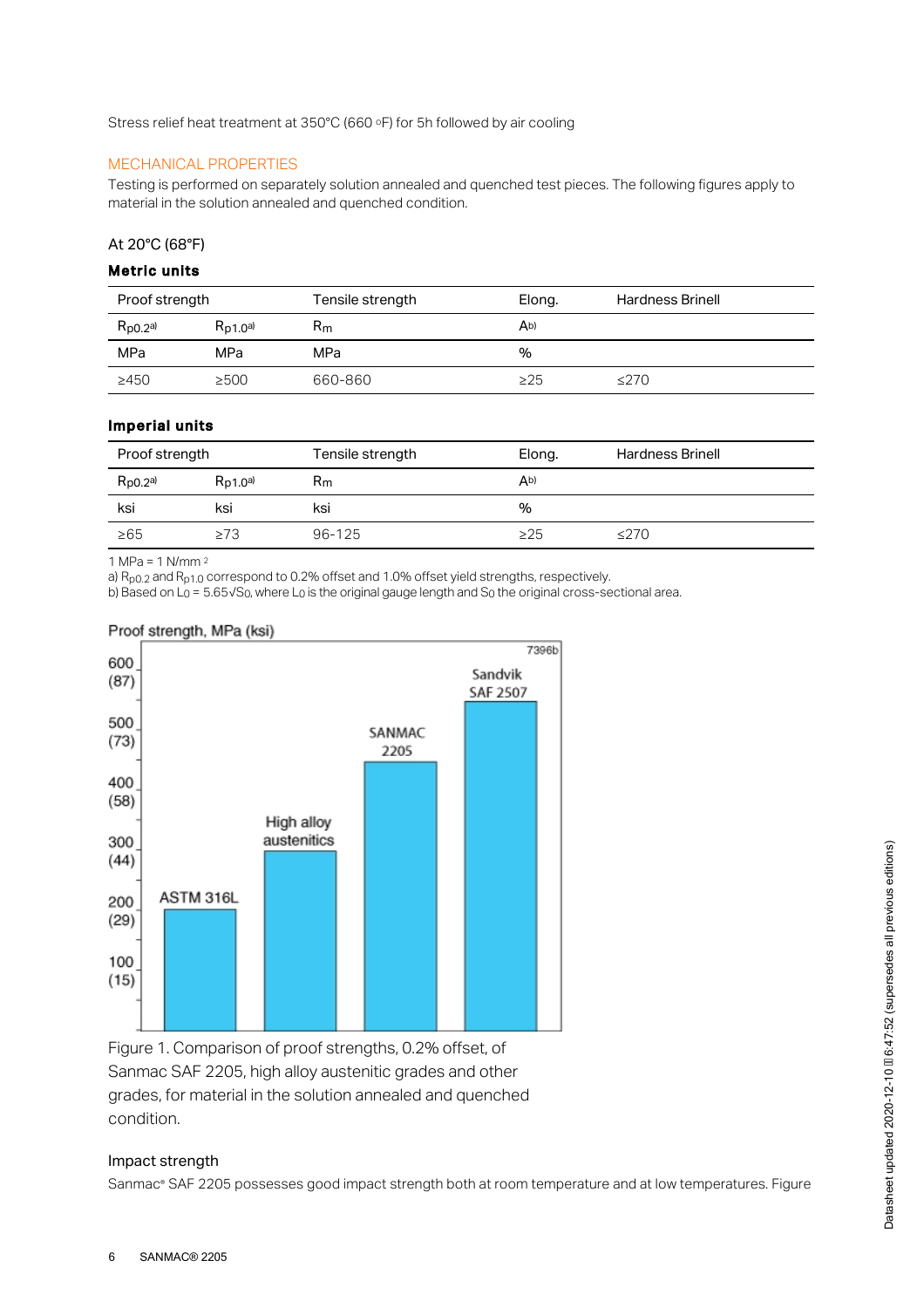2 shows typical impact energy values for Sanmac®SAF 2205 bar steel, in different sizes, at -50°C (-58°F), using standard Charpy V specimens. Samples are taken in the longitudinal direction for sizes up to 160 mm. For sizes over 160mm the transversal direction applies. The impact energy (Charpy V) at 20° (68°F) is, 100 J (74 ft-lb) min.



Figure 2. Typical impact energy values at -50°C (-58°F), for Sanmac 2205 bar steel.

# At high temperatures

| Temp. | Proof Strength<br>Temp. |     | Proof Strength |
|-------|-------------------------|-----|----------------|
|       | $R_{p0.2}$              |     | $R_{p0.2}$     |
| °C    | MPa                     | °F  | ksi            |
|       | min.                    |     | min.           |
| 100   | 360                     | 200 | 52             |
| 150   | 335                     | 300 | 49             |
| 200   | 315                     | 400 | 46             |
| 250   | 300                     | 500 | 44             |

If Sanmac® 2205 is exposed to temperatures exceeding 280°C (540°F) for prolonged periods, the microstructure changes, which results in a reduction in impact strength. This effect may alter the behavior of the material at the operating temperature. Contact us for more information.

#### PHYSICAL PROPERTIES

| At 20°C (68°F), typical values<br>Density | 7.8 g/cm <sup>3</sup> , 0.28 lb/in <sup>3</sup> |
|-------------------------------------------|-------------------------------------------------|
| Modulus of elasticity                     | 200x103 MPa, 29x103 ksi                         |
| Specific heat capacity                    | 480 J/kg °C, 0.11 Btu/ lb °F                    |
| Thermal conductivity                      | 14 W/m °C, 8 Btu/ft h°F                         |
| Thermal expansion at 30-100°C (86-212°F)  | 13 x10-6/°C, 7.0 x10-6/°F                       |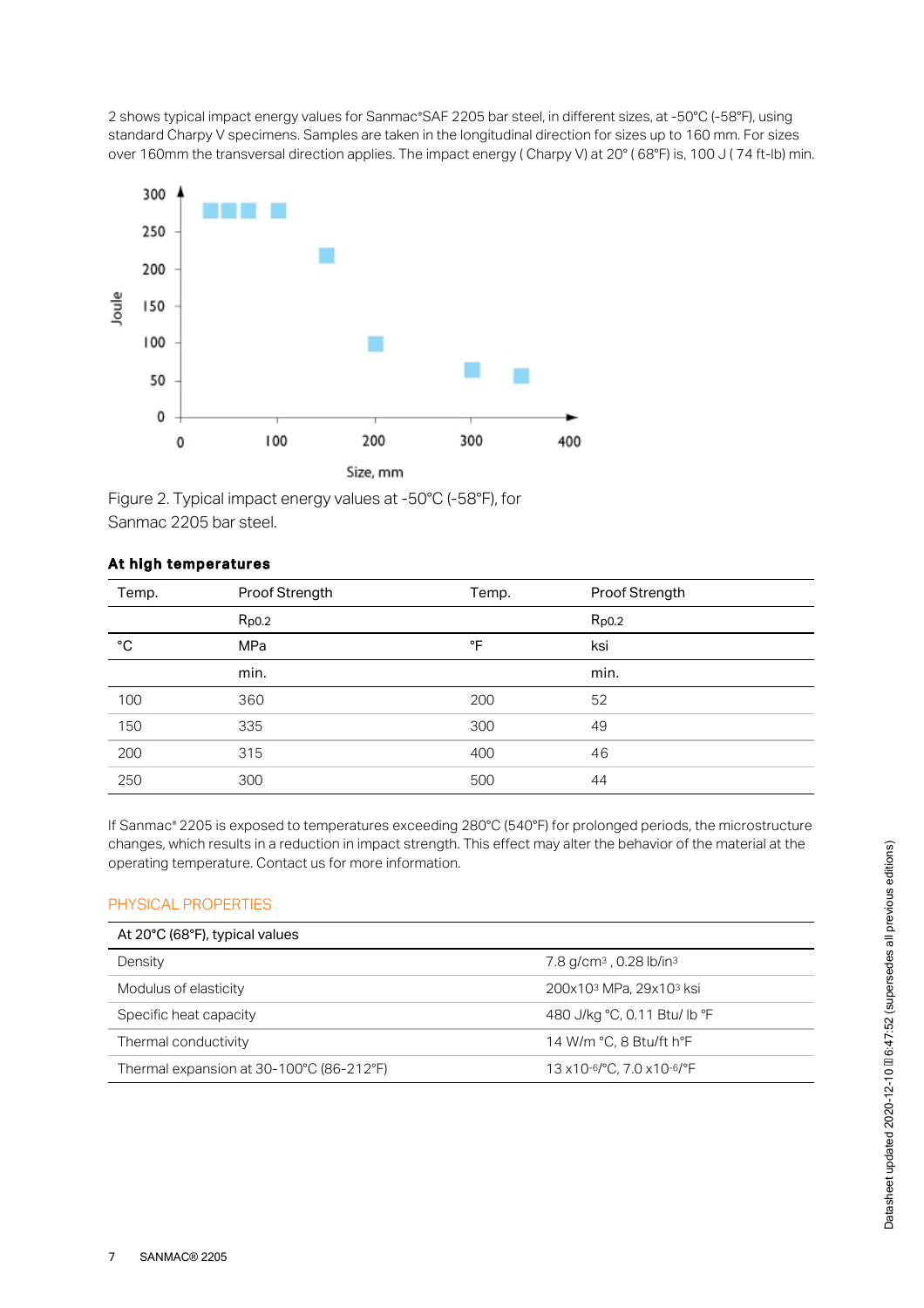

Figure 3. Thermal expansion, per °C (30-100°C (85-210  $\circ$ F).)

Sanmac® 2205 has a far lower coefficient of thermal expansion than austenitic stainless steels and can, therefore, possess certain design advantages.

#### HOT WORKING

Sanmac® 2205 is ductile at higher temperatures. The deformation resistance increases with decreasing temperatures, and hot working should, therefore, be carried out at a material temperature of 975-1200°C (1790- 2190°F). If the temperature falls below 950°C during hot working there is a risk of sigma phase formation, and the material must therefore be reheated. Hot working of Sanmac® 2205 should be followed by solution annealing and quenching, in accordance with the recommendations given for heat treatment.

#### **MICROSTRUCTURE**

In the solution annealed and quenched condition, Sanmac® 2205 has an austenitic-ferritic microstructure and the ferrite content is 40 – 60%.

#### WELDING

The weldability of SANMAC® 2205 is good. Suitable methods of fusion welding are manual metal-arc welding (MMA/SMAW) and gas-shielded arc welding, with the TIG/GTAW method as first choice.

Since this material is alloyed in such a way to improve machinability, the amount of surface oxides on the welded beads might be higher compared to standard 2205 steel. This may lead to arc instability during TIG/GTAW welding, especially welding without filer material. However, the welding behavior of this material is the same as for standard 2205 steel when welding with filler material.

For SANMAC® 2205, heat input of 0.5-2.5 kJ/mm and interpass temperature of <150°C (300°F) are recommended. Preheating and post-weld heat treatment are normally not necessary.

#### Recommended filler metals

TIG/GTAW or MIG/GMAW welding

ISO 14343 S 22 9 3 N L / AWS A5.9 ER2209 (e.g. Exaton 22.8.3.L)

MMA/SMAW welding

ISO 3581 E 22 9 3 N L R / AWS A5.4 E2209-17 (e.g. Exaton 22.9.3.LR)

ISO 3581 E 22 9 3 N L B / AWS A5.4 E2209-15 (e.g. Exaton 22.9.3.LB)

#### MACHINING

General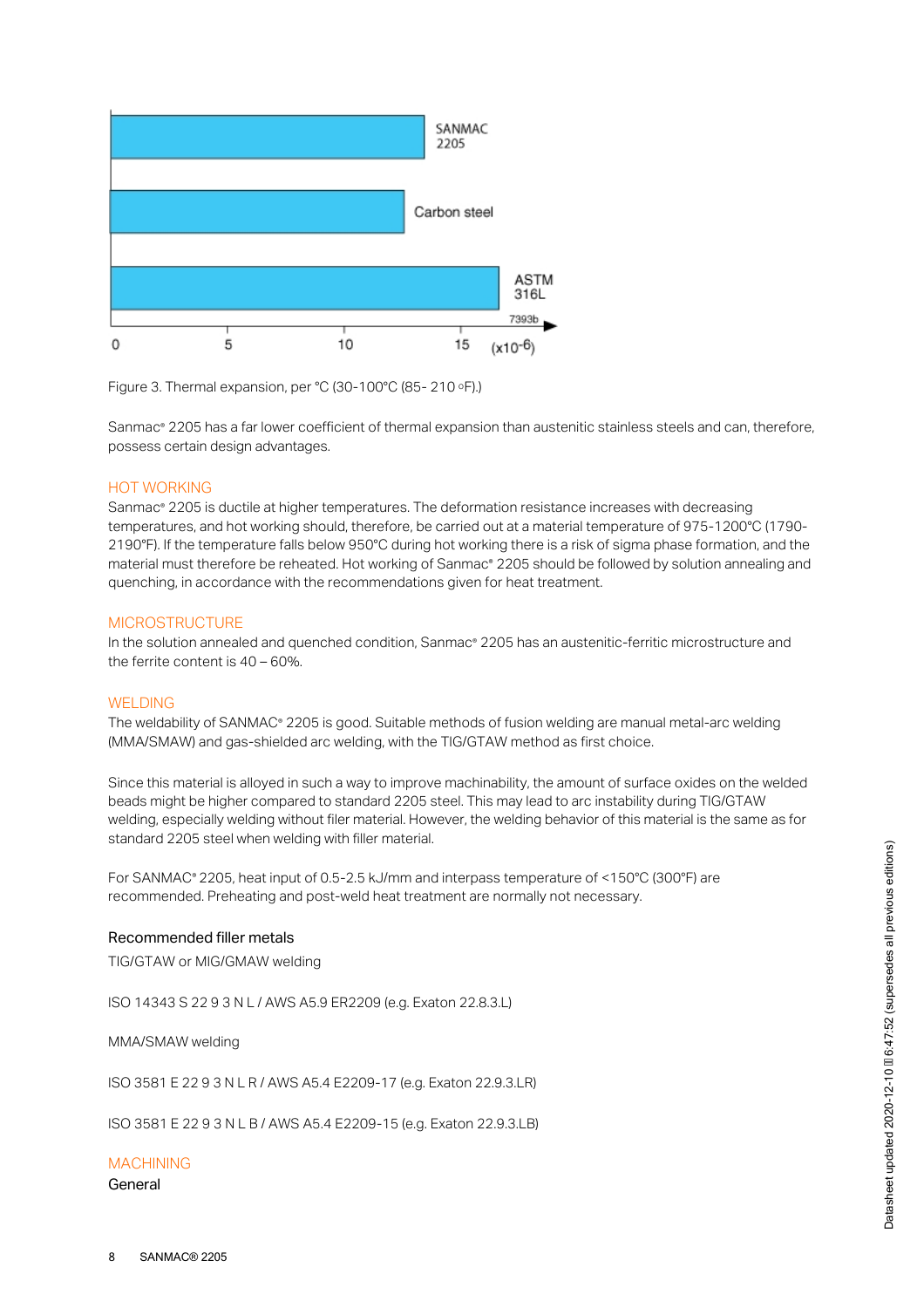Sanmac stands for Sandvik Machinability Concept. In Sanmac® materials, machinability has been improved without jeopardizing properties, such as corrosion resistance and mechanical strength.

Improved machinability is brought about by:

- Optimized non-metallic inclusions
- Optimum chemical composition
- Optimized process and production parameters

Detailed recommendations for the choice of tools and cutting data, for turning, thread cutting, parting/grooving, drilling, milling and sawing, are provided in the brochure S-029-ENG.

## Machining chart

The diagram shows the ranges, within which data should be chosen in order to obtain a tool life of 10 minutes minimum when machining the duplex Sanmac® 2205. The ranges are limited in the event of low feeds, because of unacceptable chip breaking. In the case of high cutting speeds, plastic deformation is the most dominant cause of failure. When feed increases and the cutting speed falls, edge frittering (chipping) increases significantly.

The diagram is applicable for short cutting times. For long continuous cuts, cutting speeds should be reduced.



Figure 6. Machining chart for Sanmac SAF 2205.

The lowest recommended cutting speed is determined by the tendency of the material to stick to the insert (built-up edge), although the integrity of insert clamping and the stability of the machine are also of great significance.

It is important to conclude, which wear mechanism is active, in order to optimize cutting data with the aid of the diagram.

#### Turning Sanmac<sup>®</sup> 2205

Recommended insert and cutting data (starting values)

| Insert<br>Geometry | Grade       | Cutting data<br>Feed | Cutting<br>speed | Application                                 |
|--------------------|-------------|----------------------|------------------|---------------------------------------------|
|                    |             | mm/rev.              | m/min            |                                             |
| MF                 | GC2015 0.15 |                      | 180              | Finishing, copy turning                     |
| МM                 | GC2025      | 0.30                 | 120              | Medium-to-rough machining under less stable |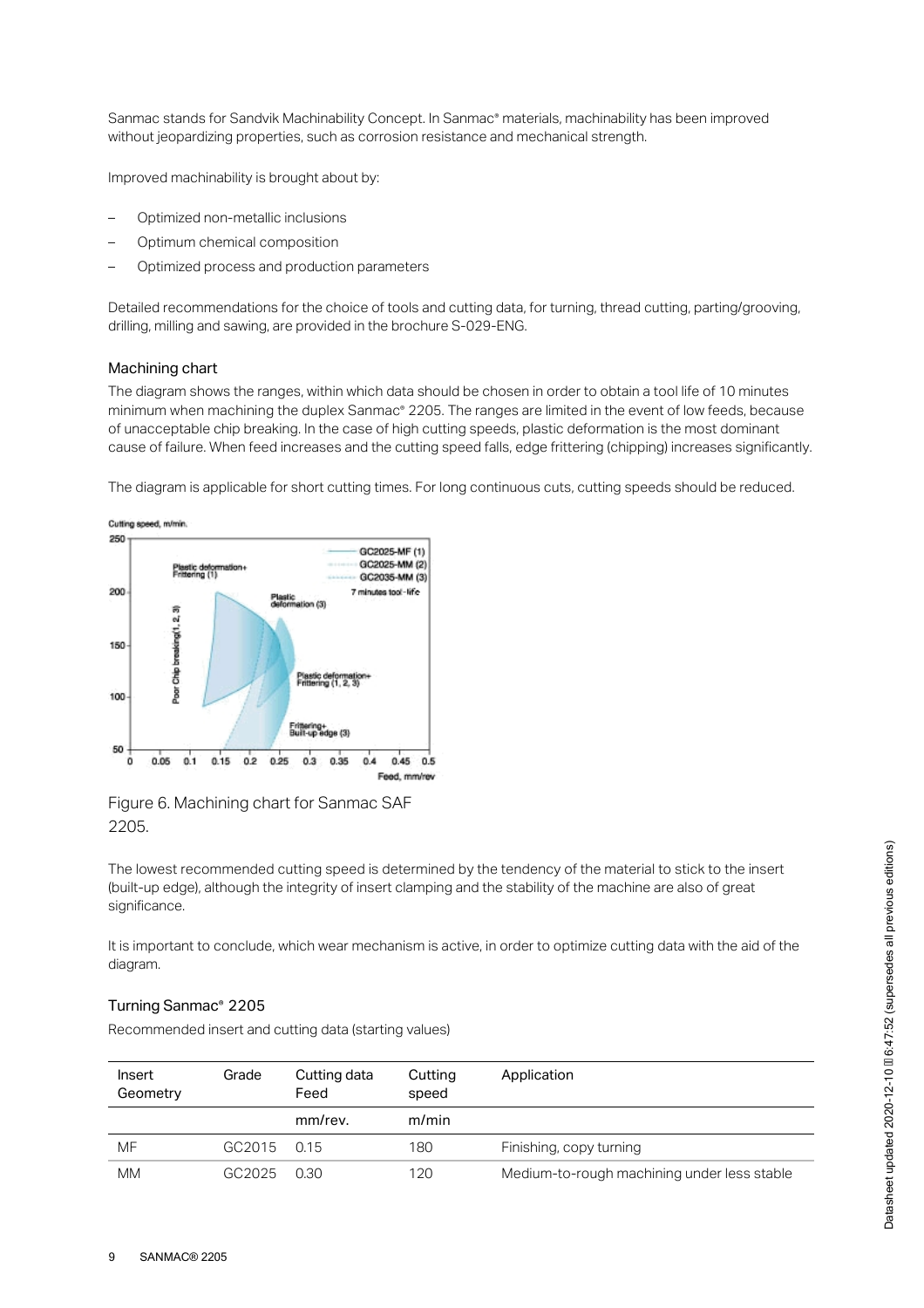| Insert<br>Geometry | Grade | Cutting data<br>Feed | Cutting<br>speed | Application |
|--------------------|-------|----------------------|------------------|-------------|
|                    |       | mm/rev.              | m/min            |             |
|                    |       |                      |                  | conditions  |

## Drilling Sanmac<sup>®</sup> 2205

The recommended methods for drilling give the most cost effective results for the respective diameter ranges. When producing holes with diameters larger than 58 mm, short hole drilling is used up to 58 mm, followed by internal turning, up to the desired diameter. Cutting data for internal turning should be chosen in accordance with the turning recommendations. The recommendations for drilling are applicable for a tool life of 30 minutes.

# Short hole drilling, diameter 12.7 - 58 mm

Coromant U-drill, R416.2

| <b>Insert Geometry</b> | Grade                        | Cutting data, Feed | Cutting speed |
|------------------------|------------------------------|--------------------|---------------|
|                        |                              | mm/rev.            | m/min         |
| $-53$                  | Central insert<br>GC1020     | ۰                  | -             |
| $-53$                  | Peripheral insert<br>GC1020* | $0.04 - 0.18$      | 100           |

\* GC1120 for diameters below 17.5 mm

## Drilling with Sandvik Coromant Delta C drill, diameter 3 - 12.7 mm

Code R415.5. Grade GC1220 (diameter range 3 - 20 mm)

| Cutting data, Feed* | Cutting speed |
|---------------------|---------------|
| mm/rev.             | m/min         |
| 0.08-0.22           | 40            |

\* The lower feed value should be selected for smaller diameters

# Drilling with high speed steel (HSS) drill

(diameter 1-3 mm)

| Cutting data, Feed* | Cutting speed** |
|---------------------|-----------------|
| mm/rev.             | m/min           |
| 0.03-0.09           | $6 - 12$        |

\* The lower feed value should be selected for smaller diameters

\*\* The higher cutting speed should be selected for coated drills

## Milling Sanmac® SAF 2205

Use of optimum cutting data means that milling can be carried out at cutting speeds above those where there is a risk of built-up edge formation. Dry milling results in long tool life. If coolant is needed (e.g. when the surface cannot be reached in the dry condition), the cutting speed must be reduced by approximately 40-60% to prevent tool wear due to increased thermal load on the inserts.

Milling with CoroMill cutters (starting values for dry machining)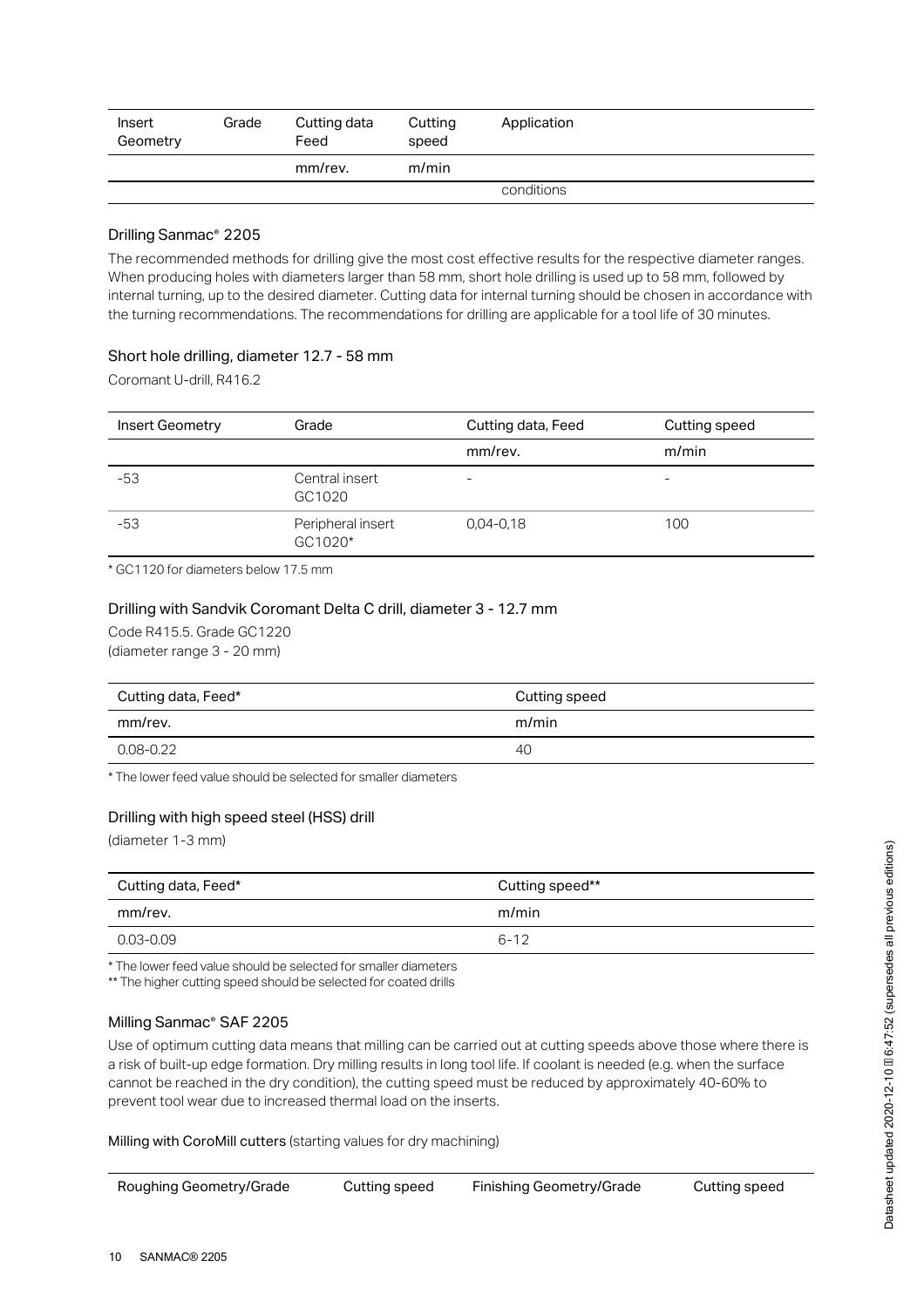|         | m/min |         | m/min |
|---------|-------|---------|-------|
| MM-2030 | 110   | ML-2030 | 150   |

## Threading Sanmac® 2205

Indexable inserts can be used for external thread cutting of all diameters. Threading with screw-cutting dies or die heads is economical only for small diameters. For internal threading with short and normal cutting lengths, thread cutting with indexable inserts is recommended above a hole diameter of 12 mm. For long cutting lengths, thread cutting with indexable inserts is recommended for hole diameters above 20 mm.

#### Thread turning

Due to the tendency of duplex materials to work harden, radial infeed is recommended. A generous flow of cutting fluid should also be used, partly to obtain a reliable process and partly to guide the chip. The recommendations apply to a tool life of 30 minutes.

| Insert<br>Geometry | Grade  | Cutting speed<br>m/min |
|--------------------|--------|------------------------|
|                    | GC1020 | 120                    |

#### Thread tapping

Compared with uncoated threading taps, coated threading taps can improve productivity by up to 100%. For the advantages of coated threading taps to be realized, a generous flow of cooling fluid must be used. The recommendations apply to a tool life of 30 minutes.

| Cutting speed<br>m/min |  |
|------------------------|--|
| $4 - 10$               |  |

The higher range of cutting data should be chosen for coated threading taps

#### Sawing Sanmac® 2205

Cutting with bandsaws or cold saws gives the best cutting economy. If the demand for surface smoothness is great, circular sawing is preferable. Band sawing gives high productivity, is flexible and incurs low investment costs.

When band sawing Sanmac® 2205, the Sandflex Cobra type 3851 bimetallic bandsaw blades, which is available from Bahco Group (formerly Sandvik Saws and Tools), is recommended.

Tooth spacing should be selected according to the dimensions of the material to be cut, and stated in TPI (the number of teeth per in.). The TPI should be reduced for thicker dimensions. For a bar dimension of D = 150 mm, 2/3 TPI or 1/2 TPI is recommended.

| Cutting speed<br>m/min |  |
|------------------------|--|
| 25-35                  |  |

Feed is regulated to obtain a good chip form.